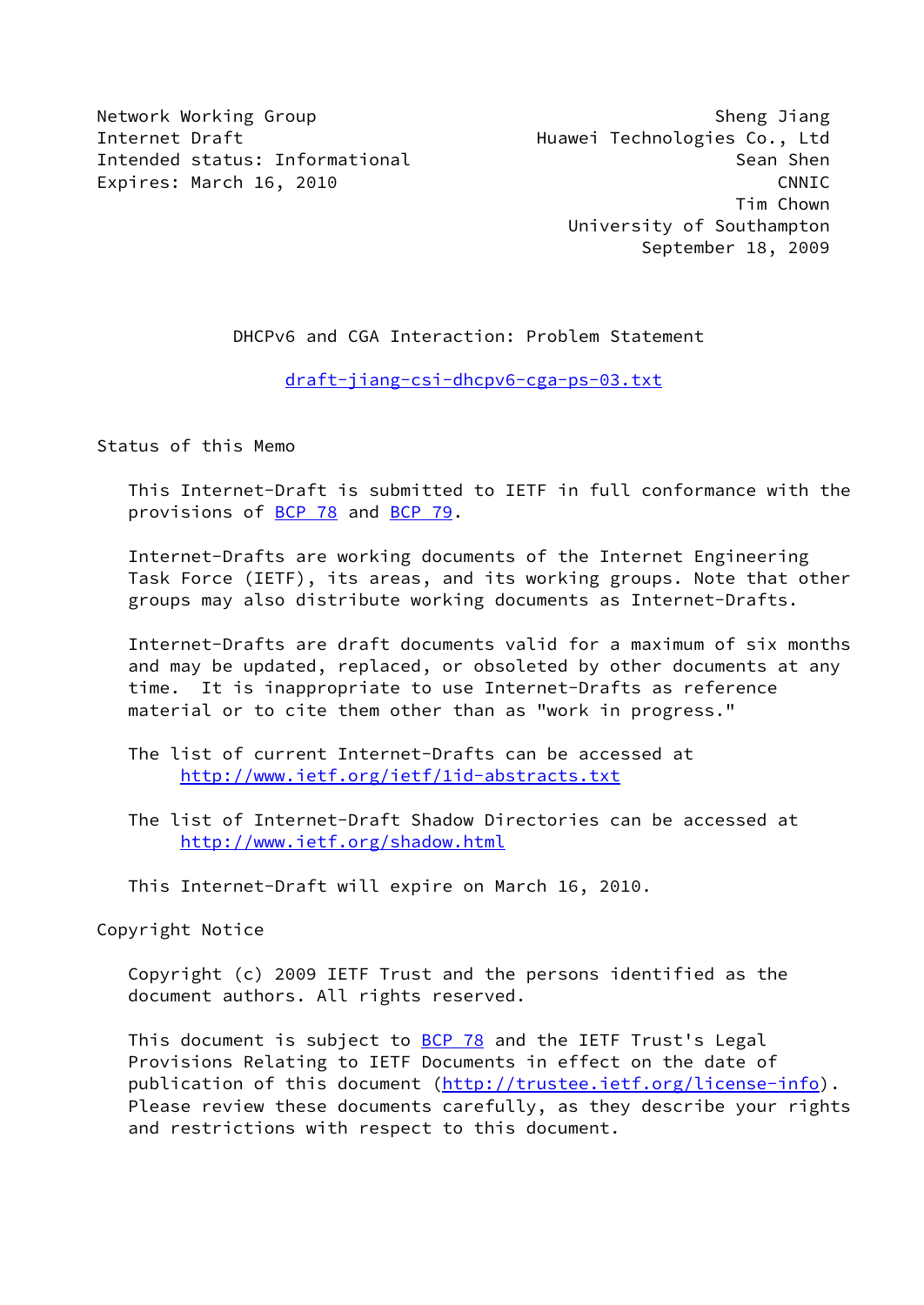Internet-Draft [draft-jiang-csi-dhcpv6-cga-ps-03.txt](https://datatracker.ietf.org/doc/pdf/draft-jiang-csi-dhcpv6-cga-ps-03.txt) September 2009

## Abstract

 This document describes potential issues in the interaction between DHCPv6 and Cryptographically Generated Addresses (CGAs). Firstly, the scenario of using CGAs in DHCPv6 environments is discussed. Some operations are clarified for the interaction of DHCPv6 servers and CGA-associated hosts. We then also discuss how CGAs and DHCPv6 may have mutual benefits for each other, including using CGAs in DHCPv6 operations to enhance its security features and using DHCPv6 to provide the CGA generation function.

## Table of Contents

| 2. Coexistence of DHCPv6 and CGA3 |  |
|-----------------------------------|--|
|                                   |  |
|                                   |  |
|                                   |  |
|                                   |  |
|                                   |  |
|                                   |  |
|                                   |  |
|                                   |  |
|                                   |  |
|                                   |  |
|                                   |  |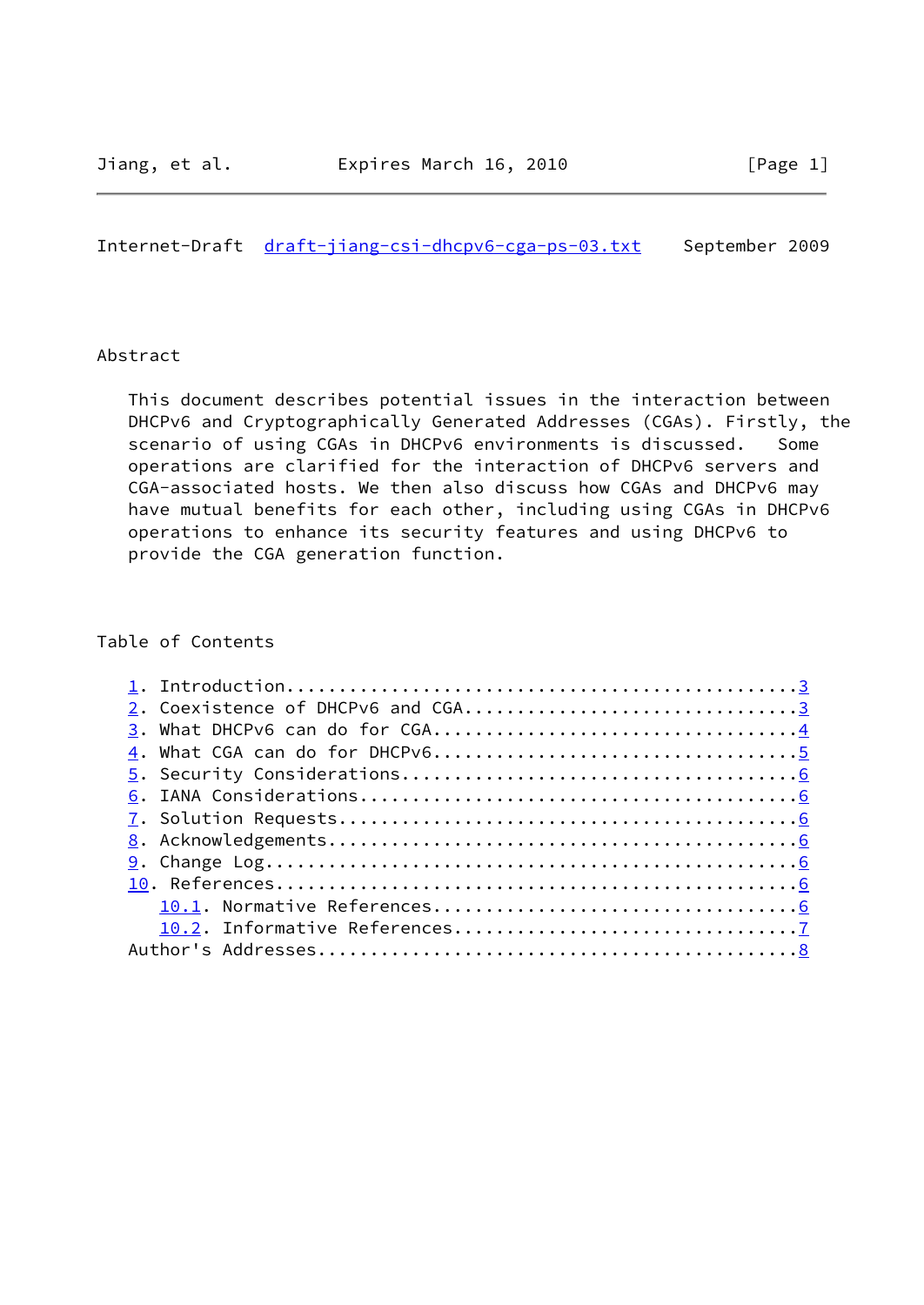Jiang, et al. **Expires March 16, 2010** [Page 2]

<span id="page-2-1"></span>Internet-Draft [draft-jiang-csi-dhcpv6-cga-ps-03.txt](https://datatracker.ietf.org/doc/pdf/draft-jiang-csi-dhcpv6-cga-ps-03.txt) September 2009

## <span id="page-2-0"></span>[1](#page-2-0). Introduction

The Dynamic Host Configuration Protocol for IPv6 (DHCPv6) [[RFC3315](https://datatracker.ietf.org/doc/pdf/rfc3315)] can assign addresses statefully. Although there are other ways to assign IPv6 addresses [RFC4862, [RFC4339](https://datatracker.ietf.org/doc/pdf/rfc4339)], DHCPv6 is still useful when an administrator requires more control over address assignments to hosts. DHCPv6 can also be used to distribute other network configure information.

Cryptographically Generated Addresses (CGAs) [\[RFC3972](https://datatracker.ietf.org/doc/pdf/rfc3972)] are IPv6 addresses for which the interface identifiers are generated by computing a cryptographic one-way hash function from a public key and auxiliary parameters. By using the associated public & private keys as described by SEcure Neighbor Discovery (SEND) [\[RFC3971](https://datatracker.ietf.org/doc/pdf/rfc3971)], CGAs can protect the Neighbor Discovery Protocol (NDP) [[RFC4861](https://datatracker.ietf.org/doc/pdf/rfc4861)], i.e. they can provide address validation and integrity protection for NDP messages.

 This document describes potential issues in the interaction between DHCPv6 and Cryptographically Generated Addresses (CGAs). Firstly, the scenario of using CGAs in DHCPv6 environments is discussed. Some operations are clarified for the interaction of DHCPv6 servers and CGA-associated hosts. We then also discuss how CGAs and DHCPv6 may have mutual benefits for each other, including using CGAs in DHCPv6 operations to enhance its security features and using DHCPv6 to provide the CGA generation function.

## <span id="page-2-2"></span>[2](#page-2-2). Coexistence of DHCPv6 and CGA

CGAs can be used with IPv6 Stateless Address Configuration [[RFC4862\]](https://datatracker.ietf.org/doc/pdf/rfc4862). The public key system associated with the CGA address provides message origin validation and integrity protection without the need for negotiation and transportation of key materials.

 The current CGA specifications do not mandate which device generates a CGA address. In many cases, a CGA address is generated by the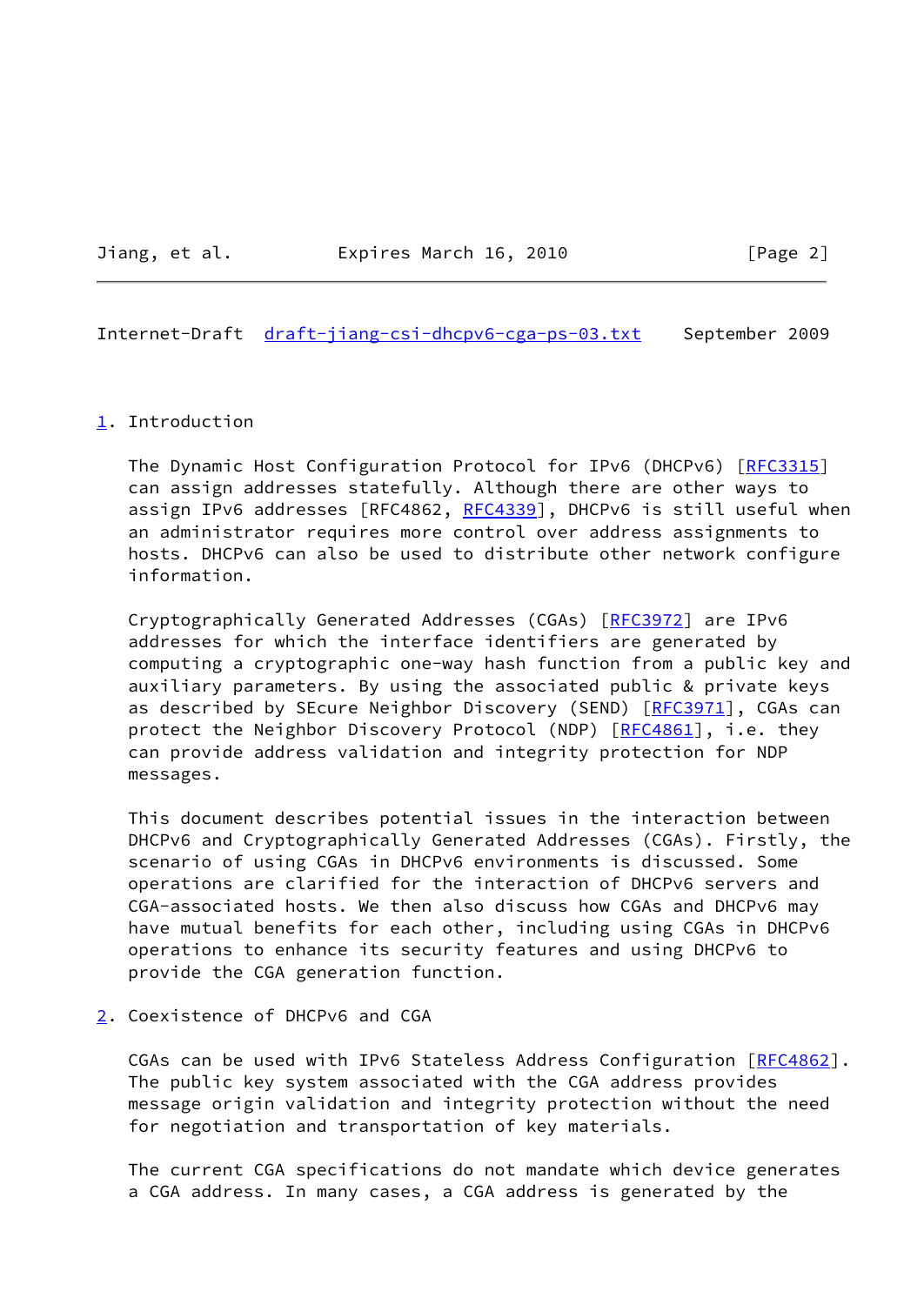associated key pair owner, which normally is also the host that will use the CGA address. However, in a DHCPv6-managed network, hosts should obtain IPv6 addresses only from a DHCPv6 server. This difference of roles needs to be carefully considered if there is a requirement to use CGAs in DHCPv6-managed environments.

The current DHCPv6 specification [\[RFC3315](https://datatracker.ietf.org/doc/pdf/rfc3315)] has a mechanism that could be used to allow a host to self-generate a CGA for use in a DHCPv6 managed environment, i.e. the DHCPv6 server can grant the use of host-generated CGA addresses on request from the client.

| Expires March 16, 2010<br>Jiang, et al.<br>[Page 3] |  |
|-----------------------------------------------------|--|
|-----------------------------------------------------|--|

<span id="page-3-1"></span>Internet-Draft [draft-jiang-csi-dhcpv6-cga-ps-03.txt](https://datatracker.ietf.org/doc/pdf/draft-jiang-csi-dhcpv6-cga-ps-03.txt) September 2009

 Specifically, a node can request that a DHCPv6 server grants the use of a self-generated CGA by sending a DHCPv6 Request message. This DHCPv6 Request message contains an IA option including the CGA address. Depending on whether the CGA matches the CGA-related configuration parameters of the network, the DHCPv6 server can then send an acknowledgement to the node to either grant the use of the CGA or to indicate that the node must generate a new CGA with the correct CGA-related configuration parameters of the network. In the meantime the DHCPv6 server may log the requested address/host combination.

<span id="page-3-0"></span>[3](#page-3-0). What DHCPv6 can do for CGA

 In the current CGA specifications there is a lack of procedures to enable central management of CGA generation. Administrators should be able to configure parameters used to generate CGAs. DHCPv6 could be used to assign subnet prefixes or certificates to CGA address owners. In some scenarios, the administrator may further want to enforce some parameters, in particular the necessary security-related parameters such as the SEC value.

 In the CGA generation procedure, the generation of the Modifier field of a CGA address is computationally intensive. This operation can lead to apparent slow performance and/or battery consumption problems for end hosts with limited computing ability and/or restricted battery power (e.g. mobile devices). In such cases, a mechanism to delegate the computation of the modifier would be desirable. It is possible that the whole CGA generation procedure could be delegated to the DHCPv6 server. This would be especially useful for large SEC values.

Generating a key pair, which will be used to generate a CGA, also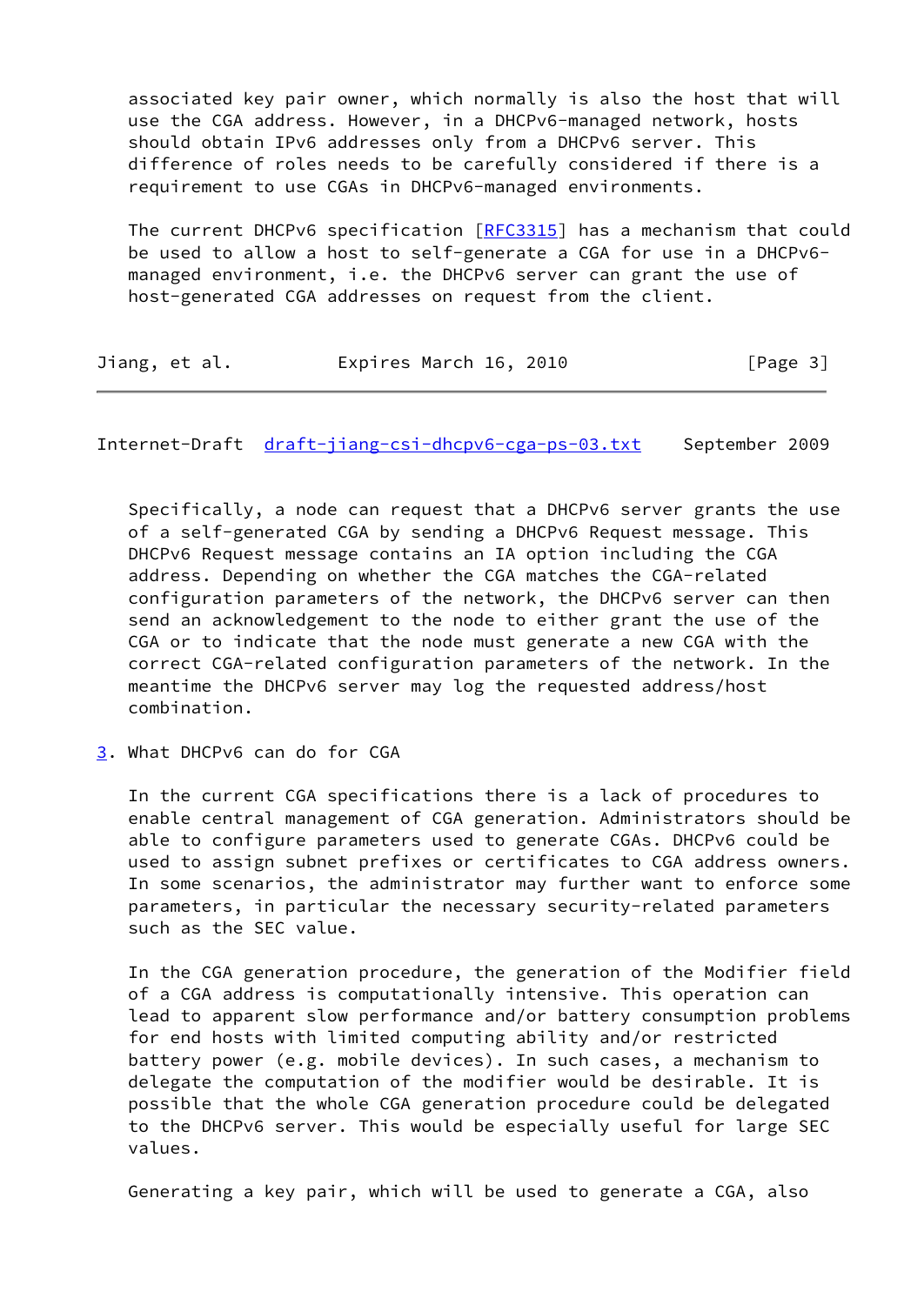requires a notable computation. Generation and distribution of a key pair can also be done by DHCPv6 server. Of course, when designing these new functions, one should carefully consider the impact on security. However, the security considerations of specific solutions are out of scope of this document.

 New DHCPv6 options could be defined to carry management parameters from a DHCPv6 server to the client that wishes to use a CGA. A new DHCPv6 prefix assignment option could be defined to propagate a subnet prefix. More DHCPv6 options may be defined to propagate additional CGA-relevant configuration information, such as the SEC value, certificate information, SEND proxy information, etc.

 It may be possible to define a delegation operation that allows a client to pass computations to a DHCPv6 server, by introducing new

|  | Jiang, et al. |  | Expires March 16, 2010 |  | [Page 4] |
|--|---------------|--|------------------------|--|----------|
|--|---------------|--|------------------------|--|----------|

<span id="page-4-1"></span>Internet-Draft [draft-jiang-csi-dhcpv6-cga-ps-03.txt](https://datatracker.ietf.org/doc/pdf/draft-jiang-csi-dhcpv6-cga-ps-03.txt) September 2009

 DHCPv6 option(s). A node could thus initiate a DHCPv6 request to the DHCPv6 server requesting the computation of the Modifier or the CGA. The DHCPv6 server could then either compute the Modifier by itself, or redirect the computation requirement to another server. Once the DHCPv6 server generates (or obtains from the redirected computational server) the Modifier or the CGA address, it can respond to the node with the Modifier or the resulting address and the corresponding CGA Parameters data structure.

 Depending on the scenario, the information needed to generate CGAs (including a SEC value, a subnet prefix, a modifier, a public key, a Collision Count value and any Extension Fields) may be provided by either hosts or DHCPv6 servers. A DHCPv6 server might receive from hosts the information customized by hosts, generate CGAs by using information provided by both parties and distribute CGAs and their associated CGA Parameters data structures to hosts. The details of such potential new methods need to be defined clearly in the solution specifications.

 New DHCPv6 options may be defined to support the interactions that are required when a DHCPv6 server generates a key pair for hosts.

<span id="page-4-0"></span>[4](#page-4-0). What CGA can do for DHCPv6

 DHCPv6 is vulnerable to various attacks, e.g. fake address attacks where a 'rogue' DHCPv6 server responds with incorrect address information. A malicious rogue DHCPv6 server can also provide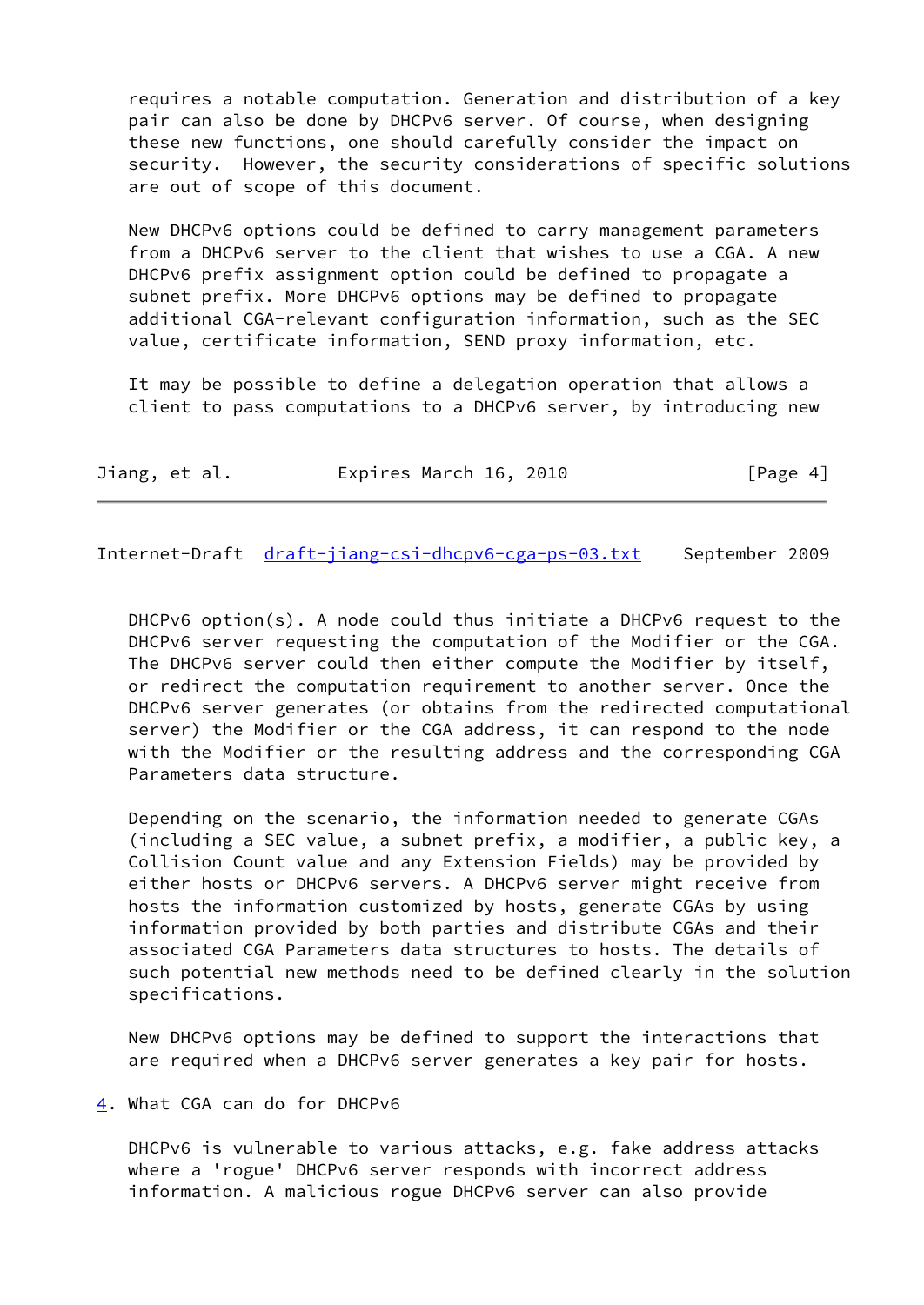incorrect configuration to the client in order to divert the client to communicate with malicious services, like DNS or NTP. It may also mount a Denial of Service attack through mis-configuration of the client that causes all network communication from the client to fail. A rogue DHCPv6 server may also collect some critical information from the client. Attackers may be able to gain unauthorized access to some resources, such as network access. See Section [23 \[RFC3315\].](https://datatracker.ietf.org/doc/pdf/rfc3315#section-23)

 In the basic DHCPv6 specifications, regular IPv6 addresses are used. However, DHCPv6 servers, relay agents and clients could use CGAs as their own addresses. A DHCPv6 message (from either a server, relay agent or client) with a CGA as source address, can carry the CGA Parameters data structure and a digital signature. The receiver can verify both the CGA and signature, then process the payload of the DHCPv6 message only if the validation is successful. In this way DHCPv6 messages can be protected. This mechanism can efficiently improve the security of DHCPv6, because the address of a DHCP message sender (which can be a DHCP server, a reply agent or a client) can be verified by a receiver. It improves the communication security of DHCPv6 interactions. This mechanism is applicable in environments

|  | Jiang, et al. | Expires March 16, 2010 | [Page 5] |
|--|---------------|------------------------|----------|
|--|---------------|------------------------|----------|

<span id="page-5-1"></span>Internet-Draft [draft-jiang-csi-dhcpv6-cga-ps-03.txt](https://datatracker.ietf.org/doc/pdf/draft-jiang-csi-dhcpv6-cga-ps-03.txt) September 2009

 where physical security on the link is not assured (such as over certain wireless infrastructures) or where available security mechanisms are not sufficient, and attacks on DHCPv6 are a concern.

<span id="page-5-0"></span>[5](#page-5-0). Security Considerations

As [Section 5](#page-5-0) of this document has discussed, CGAs can provide additional security features for DHCPv6. However, in defining solutions using DHCPv6 to configure CGAs, as suggested in **Section 4**  of this document, careful consideration is required to evaluate whether the new mechanism introduces new security vulnerabilities.

<span id="page-5-2"></span>[6](#page-5-2). IANA Considerations

There are no IANA considerations in this document.

<span id="page-5-3"></span>[7](#page-5-3). Solution Requests

 As discussed in this document, CGAs and DHCPv6 can provide additional services or security features for each other. Solutions that define the details of such interactions should be investigated to determine how viable they are.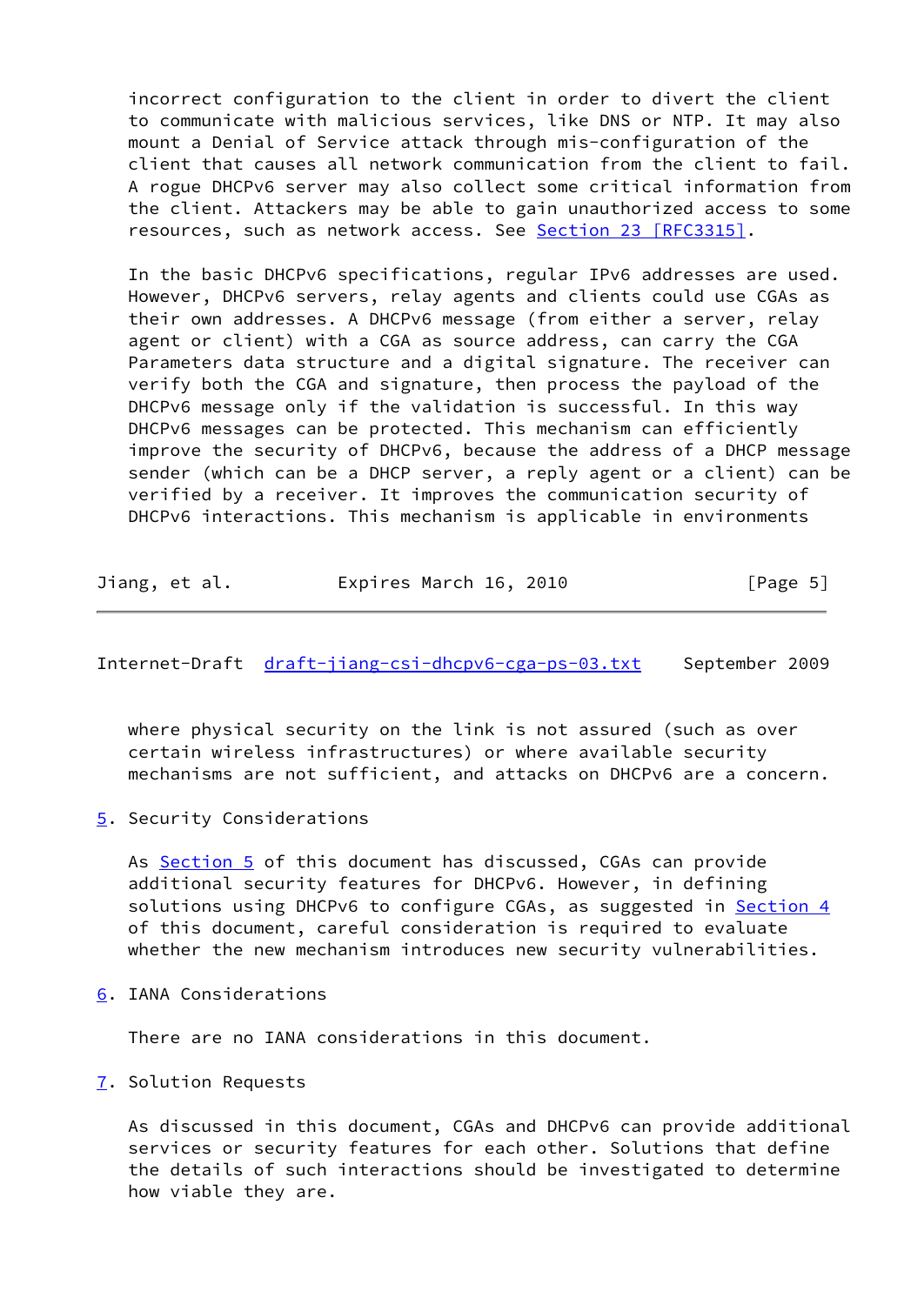<span id="page-6-0"></span>[8](#page-6-0). Acknowledgements

 Useful comments were made by Marcelo Bagnulo, UC3M, Spain and other members of the IETF CSI working group.

<span id="page-6-1"></span>[9](#page-6-1). Change Log [RFC Editor please remove]

[draft-jiang-csi-dhacpv6-cga-ps-00](https://datatracker.ietf.org/doc/pdf/draft-jiang-csi-dhacpv6-cga-ps-00), original version, 2008-10-27

 [draft-jiang-csi-dhacpv6-cga-ps-01](https://datatracker.ietf.org/doc/pdf/draft-jiang-csi-dhacpv6-cga-ps-01), revised after comments at IETF 73, 2009-01-08

 [draft-jiang-csi-dhacpv6-cga-ps-02](https://datatracker.ietf.org/doc/pdf/draft-jiang-csi-dhacpv6-cga-ps-02), revised after comments at CSI mailing list, 2009-06-17

 [draft-jiang-csi-dhacpv6-cga-ps-03](https://datatracker.ietf.org/doc/pdf/draft-jiang-csi-dhacpv6-cga-ps-03), revised after comments at CSI mailing list, 2009-09-18

<span id="page-6-2"></span>[10.](#page-6-2) References

<span id="page-6-3"></span>[10.1](#page-6-3). Normative References

 [RFC3315] R. Droms, et al., "Dynamic Host Configure Protocol for IPv6", [RFC 3315](https://datatracker.ietf.org/doc/pdf/rfc3315), July 2003.

| Jiang, et al. | Expires March 16, 2010 |  | [Page 6] |  |
|---------------|------------------------|--|----------|--|
|               |                        |  |          |  |

<span id="page-6-5"></span>Internet-Draft [draft-jiang-csi-dhcpv6-cga-ps-03.txt](https://datatracker.ietf.org/doc/pdf/draft-jiang-csi-dhcpv6-cga-ps-03.txt) September 2009

- [RFC3971] J. Arkko, J. Kempf, B. Zill, P. Nikander, "SEcure Neighbor Discovery (SEND) ", [RFC 3971](https://datatracker.ietf.org/doc/pdf/rfc3971), March 2005.
- [RFC3972] T. Aura, "Cryptographically Generated Address", [RFC 3972](https://datatracker.ietf.org/doc/pdf/rfc3972), March 2005.
- [RFC4861] T. Narten, E. Nordmark, W. Simpson, H. Soliman, "Neighbor Discovery for IP version 6 (IPv6)", [RFC 4861](https://datatracker.ietf.org/doc/pdf/rfc4861), September 2007.
- [RFC4862] S. Thomson, T. Narten, "IPv6 Stateless Address Autoconfiguration", [RFC 4862](https://datatracker.ietf.org/doc/pdf/rfc4862), September 2007.

<span id="page-6-4"></span>[10.2](#page-6-4). Informative References

 [RFC4339] J. Jeong, Ed., "IPv6 Host Configuration of DNS Server Information Approaches", [RFC 4339,](https://datatracker.ietf.org/doc/pdf/rfc4339) February 2006.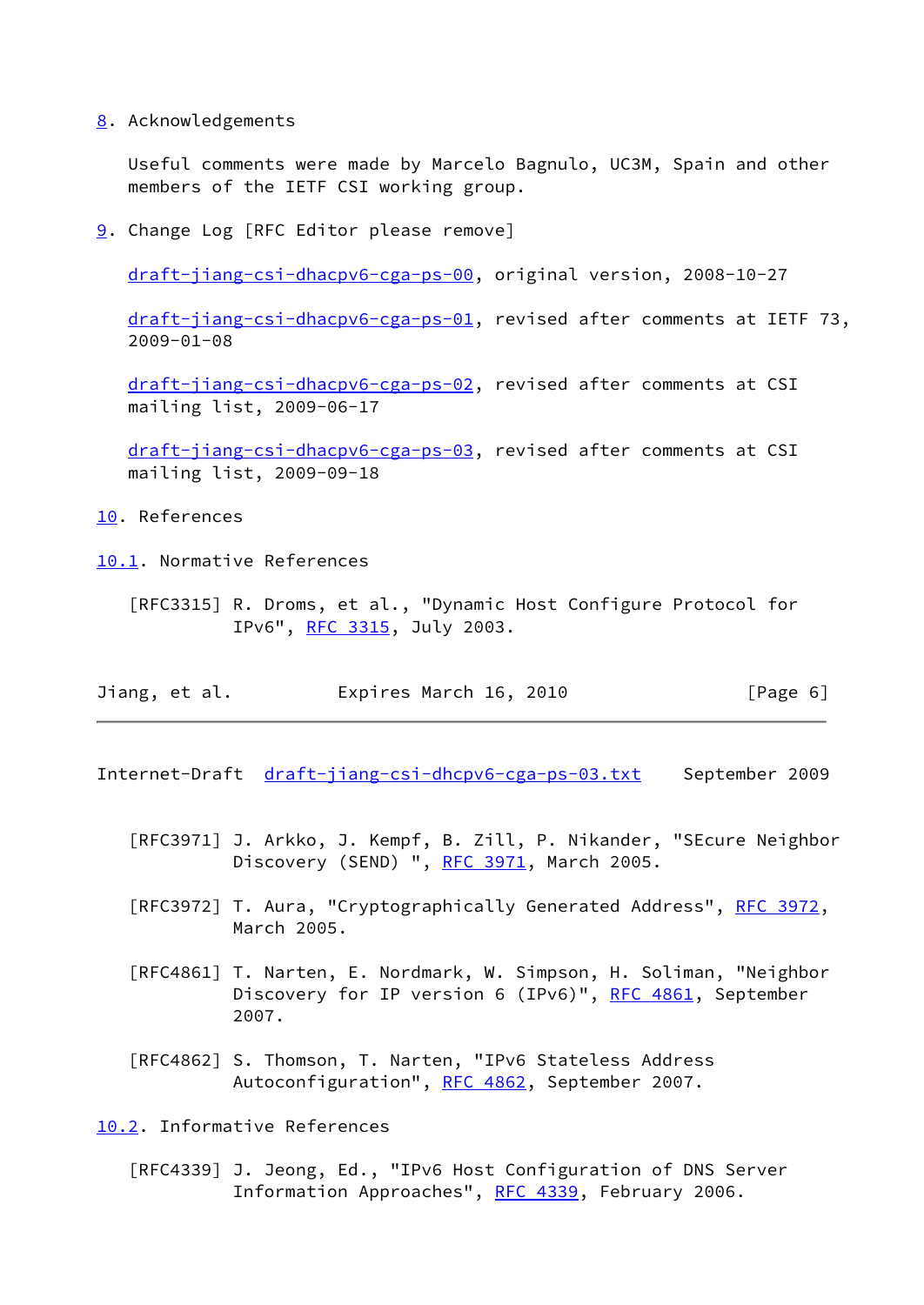Jiang, et al. **Expires March 16, 2010** [Page 7]

<span id="page-7-0"></span>Internet-Draft [draft-jiang-csi-dhcpv6-cga-ps-03.txt](https://datatracker.ietf.org/doc/pdf/draft-jiang-csi-dhcpv6-cga-ps-03.txt) September 2009

Author's Addresses

 Sheng Jiang Huawei Technologies Co., Ltd KuiKe Building, No.9 Xinxi Rd., Shang-Di Information Industry Base, Hai-Dian District, Beijing 100085 P.R. China Phone: 86-10-82836081 Email: shengjiang@huawei.com Sean Shen

 CNNIC 4, South 4th Street, Zhongguancun